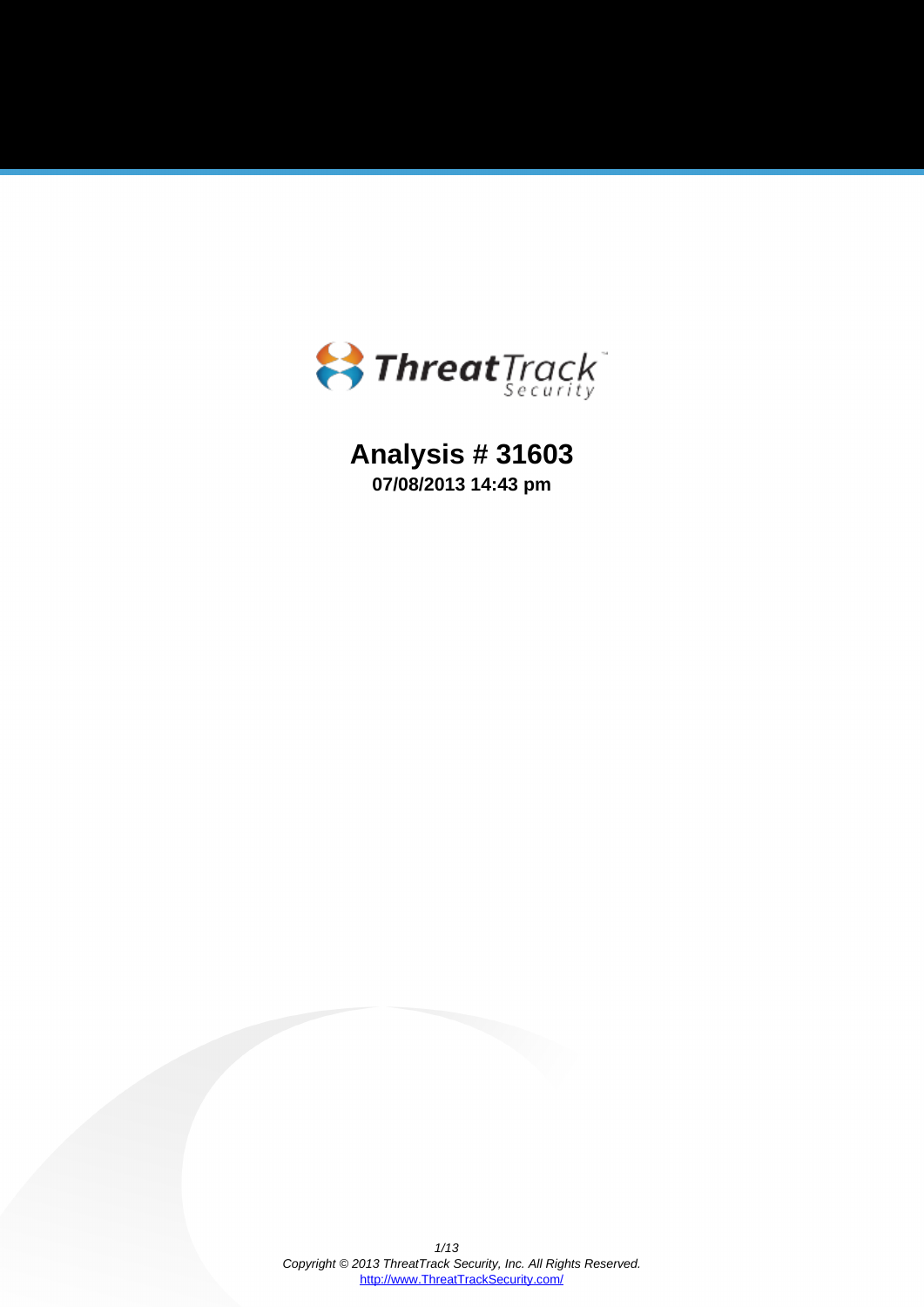# **Table of Contents**

| <b>Analysis Summary</b>        |    |
|--------------------------------|----|
| <b>Analysis Summary</b>        |    |
| <b>Digital Behavior Traits</b> |    |
| <b>File Activity</b>           |    |
| <b>Stored Modified Files</b>   |    |
| <b>Created Mutexes</b>         |    |
| <b>Created Mutexes</b>         |    |
| <b>Registry Activity</b>       |    |
| <b>Set Values</b>              |    |
| <b>Deleted Values</b>          |    |
| <b>Network Activity</b>        |    |
| <b>Network Events</b>          |    |
| <b>Network Traffic</b>         |    |
| <b>DNS Requests</b>            | 11 |
| <b>Virus Total Results</b>     | 12 |
|                                |    |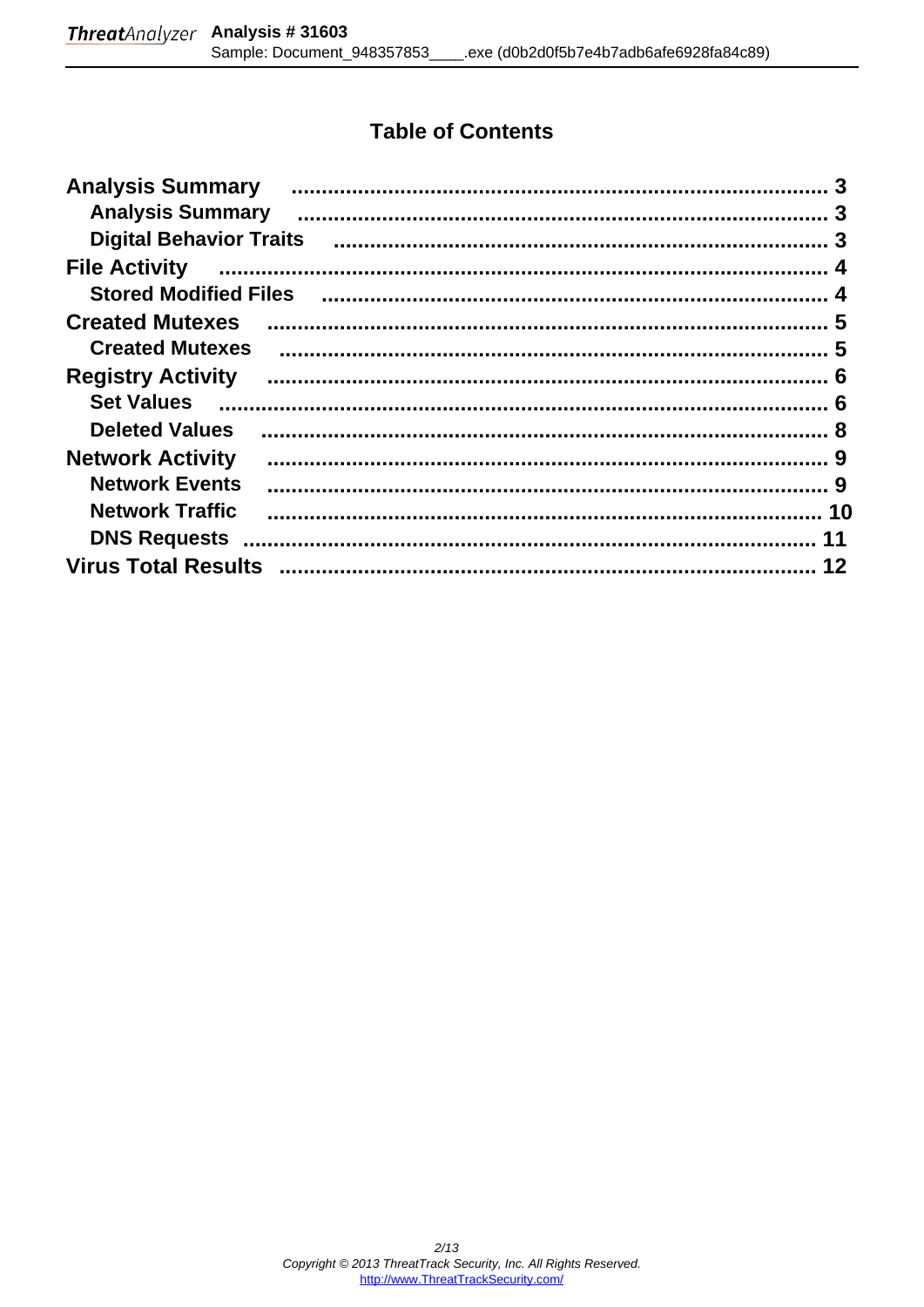### <span id="page-2-0"></span>**Analysis Summary**

| Submitted File:         | Document 948357853 .exe              |
|-------------------------|--------------------------------------|
| MD5:                    | d0b2d0f5b7e4b7adb6afe6928fa84c89     |
| File Size:              | 990208                               |
| File Type:              | PE32 executable for MS Windows (GUI) |
|                         | Intel 80386 3                        |
| Analysis Time:          | 2013-07-08 14:43:57                  |
| Start Reason:           | AnalysisTarget                       |
| Termination Reason:     | Timeout                              |
| <b>Start Time:</b>      | Mon, 08 Jul 2013 18:44:36 +0000      |
| Termination Time:       | Mon, 08 Jul 2013 18:45:36 +0000      |
| Analysis Time:          | 2013-07-08 14:43:57                  |
| Sandbox:                | XPSP3 - 00-0C-29-5E-B4-D8            |
| <b>Total Processes:</b> | 1                                    |
| Sample Notes:           |                                      |

| <b>Digital Behavior Traits</b> |   |                                     |  |
|--------------------------------|---|-------------------------------------|--|
| <b>Alters Windows Firewall</b> |   | <b>Hooks Keyboard</b>               |  |
| <b>Checks For Debugger</b>     |   | <b>Injected Code</b>                |  |
| <b>Copies to Windows</b>       |   | <b>Makes Network Connection</b>     |  |
| <b>Could Not Load</b>          |   | <b>Modifies File in System</b>      |  |
| <b>Creates DLL in System</b>   |   | <b>Modifies Local DNS</b>           |  |
| <b>Creates EXE in System</b>   |   | More than 5 Processes               |  |
| <b>Creates Hidden File</b>     | ✓ | <b>Opens Physical Memory</b>        |  |
| <b>Creates Mutex</b>           | ✓ | <b>Starts EXE in Documents</b>      |  |
| <b>Creates Service</b>         |   | <b>Starts EXE in Recycle</b>        |  |
| <b>Deletes File in System</b>  |   | <b>Starts EXE in System</b>         |  |
| <b>Deletes Original Sample</b> |   | <b>Windows/Run Registry Key Set</b> |  |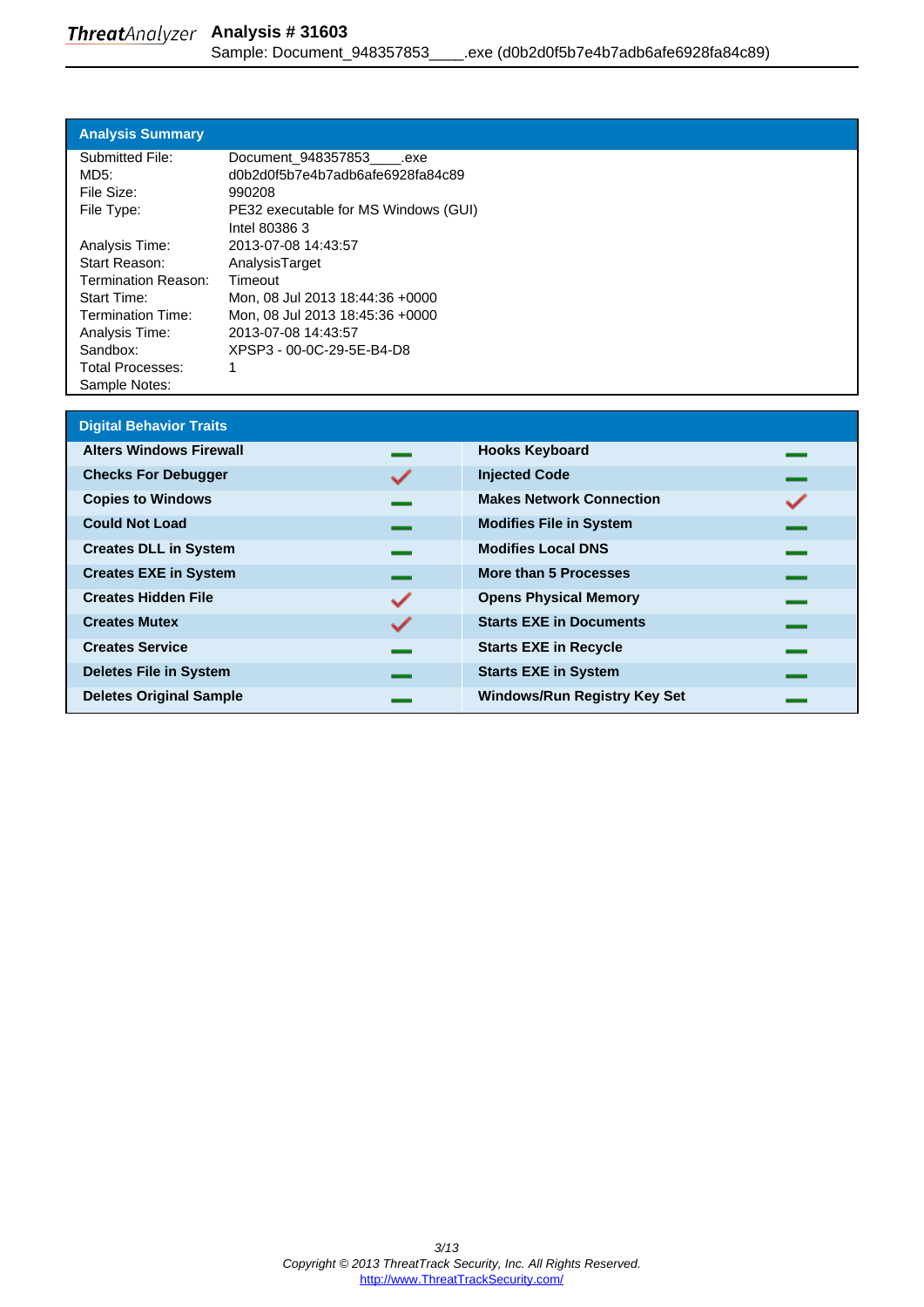#### <span id="page-3-0"></span>**Stored Modified Files**

[process 1] C:\Documents and Settings\Administrator\Local Settings\Temporary Internet Files\Content.

IE5\89OC5JKA\ss32[1].exe

[process 1] C:\Documents and Settings\Administrator\Application Data\ss32.exe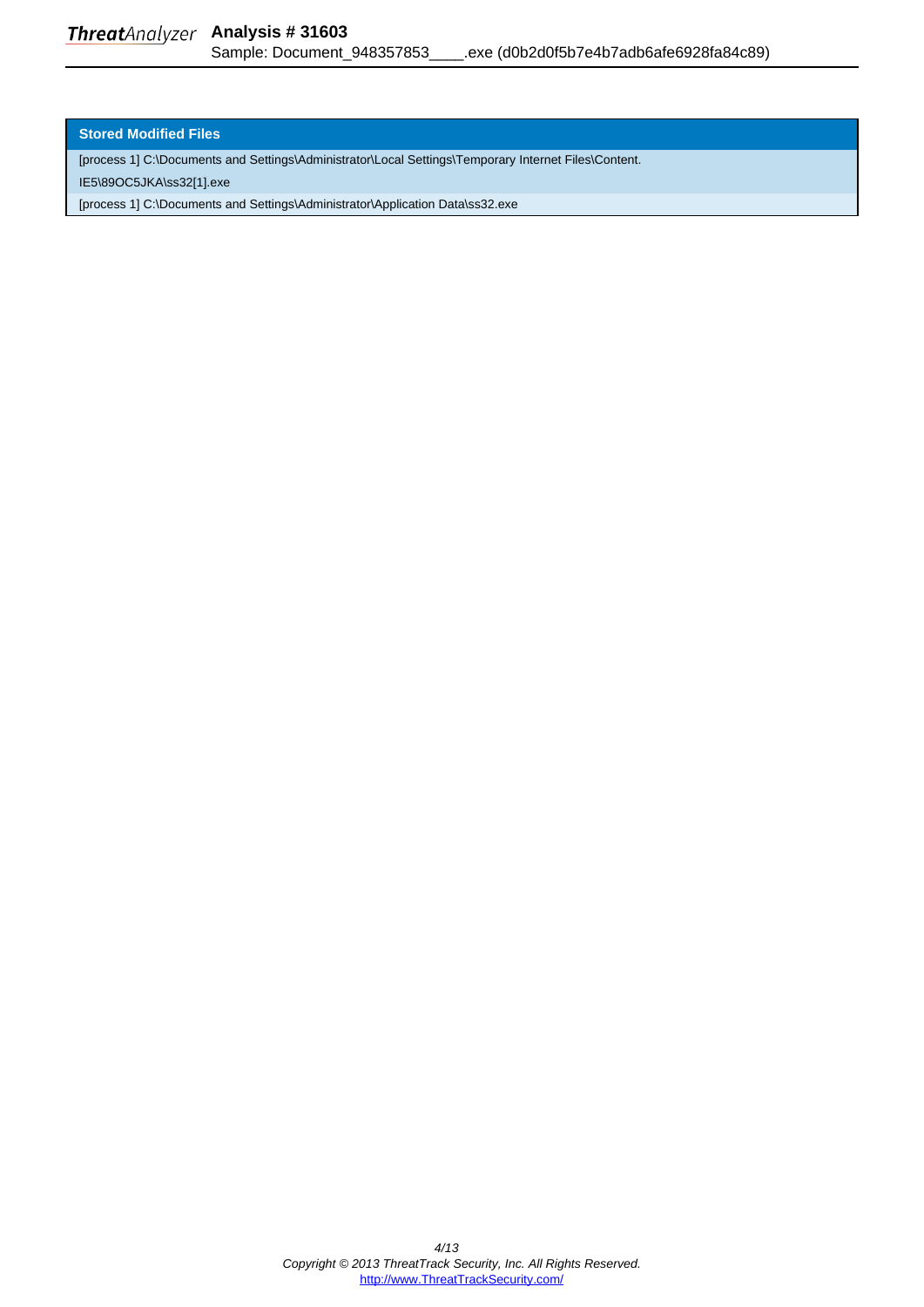<span id="page-4-0"></span>

| <b>Created Mutexes</b> |                                                                                          |  |
|------------------------|------------------------------------------------------------------------------------------|--|
|                        | mutex                                                                                    |  |
| [process 1]            | Name: RasPbFile                                                                          |  |
|                        | Desired Access: DELETE READ_CONTROL SYNCHRONIZE WRITE_DAC WRITE_OWNER MUTEX_MODIFY_STATE |  |
| [process 1]            | Name: Local\ZonesCounterMutex                                                            |  |
|                        | Desired Access: DELETE READ CONTROL SYNCHRONIZE WRITE DAC WRITE OWNER MUTEX MODIFY STATE |  |
| [process 1]            | Name: Local\ZoneAttributeCacheCounterMutex                                               |  |
|                        | Desired Access: DELETE READ CONTROL SYNCHRONIZE WRITE DAC WRITE OWNER MUTEX MODIFY STATE |  |
| [process 1]            | Name: Local\ZonesCacheCounterMutex                                                       |  |
|                        | Desired Access: DELETE READ CONTROL SYNCHRONIZE WRITE DAC WRITE OWNER MUTEX MODIFY STATE |  |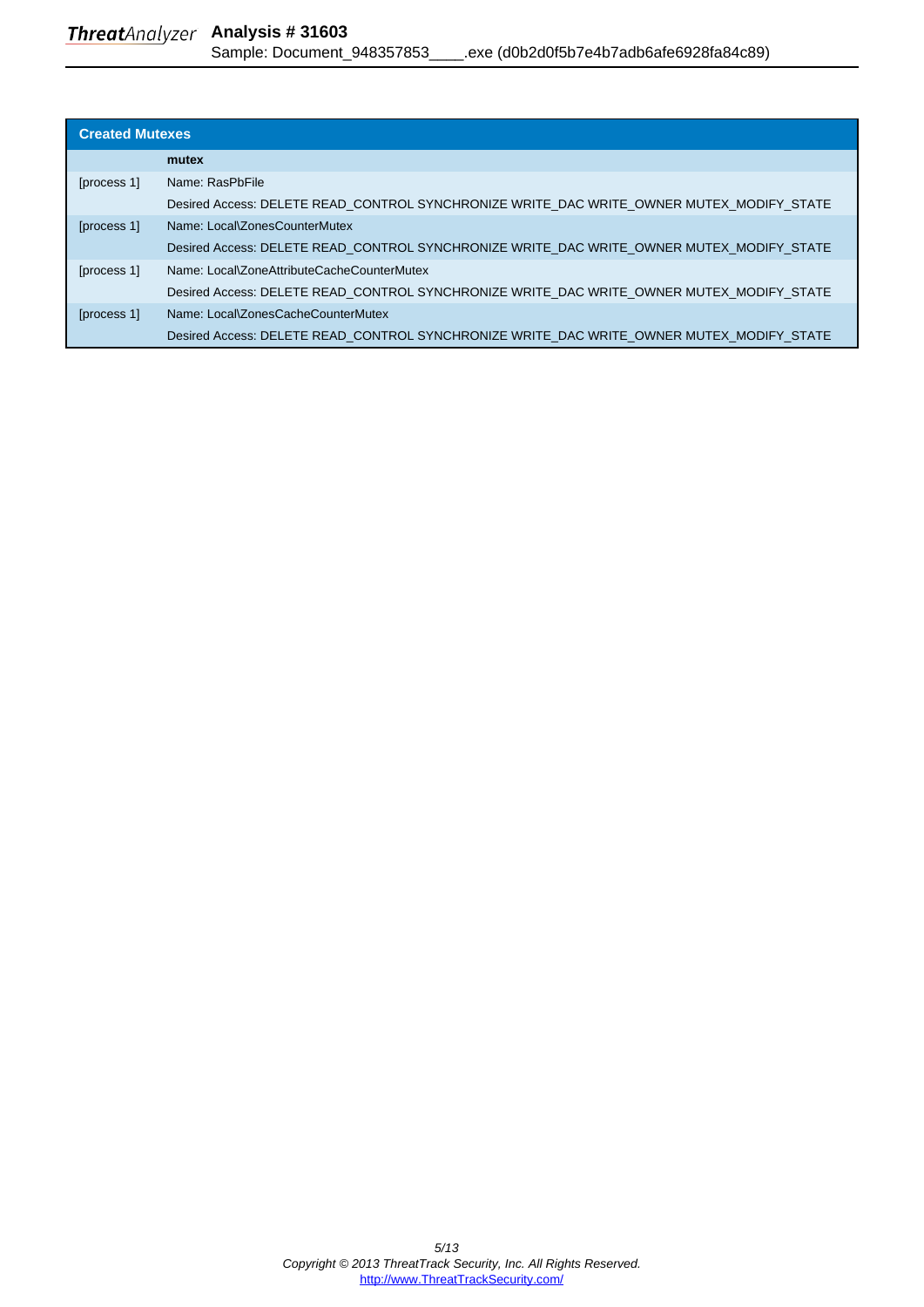# <span id="page-5-0"></span>**Analysis # 31603** Sample: Document\_948357853\_\_\_\_.exe (d0b2d0f5b7e4b7adb6afe6928fa84c89)

| <b>Set Values</b> |                                                                                                                                                  |
|-------------------|--------------------------------------------------------------------------------------------------------------------------------------------------|
|                   | key                                                                                                                                              |
| [process 1]       | Key Name: \REGISTRY\MACHINE\SOFTWARE\Microsoft\Cryptography\RNG<br>Value: Seed                                                                   |
| [process 1]       | Key Name: \REGISTRY\MACHINE\SOFTWARE\Microsoft\Windows\CurrentVersion\policies\system<br>Value: EnableLUA                                        |
| [process 1]       | Key Name: \REGISTRY\USER\S-1-5-21-299502267-926492609-1801674531-500\Software\Microsoft\Windows\Curr                                             |
|                   | entVersion\Explorer\Shell Folders                                                                                                                |
| [process 1]       | Value: AppData<br>Key Name: \REGISTRY\USER\S-1-5-21-299502267-926492609-1801674531-500\Software\Microsoft\Windows\Curr                           |
|                   | entVersion\Explorer\Shell Folders                                                                                                                |
|                   | Value: Cache                                                                                                                                     |
| [process 1]       | Key Name: \REGISTRY\USER\S-1-5-21-299502267-926492609-1801674531-500\Software\Microsoft\Windows\Curr                                             |
|                   | entVersion\Explorer\Shell Folders                                                                                                                |
|                   | Value: Cookies                                                                                                                                   |
| [process 1]       | Key Name: \REGISTRY\USER\S-1-5-21-299502267-926492609-1801674531-500\Software\Microsoft\Windows\Curr                                             |
|                   | entVersion\Explorer\Shell Folders                                                                                                                |
|                   | Value: History                                                                                                                                   |
| [process 1]       | Key Name: \REGISTRY\MACHINE\SOFTWARE\Microsoft\Windows\CurrentVersion\Explorer\Shell Folders                                                     |
|                   | Value: Common AppData                                                                                                                            |
| [process 1]       | Key Name: \REGISTRY\MACHINE\SOFTWARE\Microsoft\Cryptography\RNG                                                                                  |
|                   | Value: Seed                                                                                                                                      |
| [process 1]       | Key Name: \REGISTRY\MACHINE\SOFTWARE\Microsoft\Cryptography\RNG                                                                                  |
|                   | Value: Seed                                                                                                                                      |
| [process 1]       | Key Name: \REGISTRY\MACHINE\SOFTWARE\Microsoft\Cryptography\RNG<br>Value: Seed                                                                   |
| [process 1]       | Key Name: \REGISTRY\MACHINE\SOFTWARE\Microsoft\Cryptography\RNG                                                                                  |
|                   | Value: Seed                                                                                                                                      |
| [process 1]       | Key Name: \REGISTRY\MACHINE\SOFTWARE\Microsoft\Cryptography\RNG                                                                                  |
|                   | Value: Seed                                                                                                                                      |
| [process 1]       | Key Name: \REGISTRY\MACHINE\SOFTWARE\Microsoft\Cryptography\RNG                                                                                  |
|                   | Value: Seed                                                                                                                                      |
| [process 1]       | Key Name: \REGISTRY\MACHINE\SOFTWARE\Microsoft\Cryptography\RNG                                                                                  |
|                   | Value: Seed                                                                                                                                      |
| [process 1]       | Key Name: \REGISTRY\USER\S-1-5-21-299502267-926492609-1801674531-500\Software\Microsoft\Windows\Curr                                             |
|                   | entVersion\Explorer\Shell Folders                                                                                                                |
|                   | Value: AppData                                                                                                                                   |
| [process 1]       | Key Name: \REGISTRY\USER\S-1-5-21-299502267-926492609-1801674531-500\Software\Microsoft\Windows\Curr                                             |
|                   | entVersion\Internet Settings                                                                                                                     |
|                   | Value: ProxyEnable                                                                                                                               |
| [process 1]       | Key Name: \REGISTRY\USER\S-1-5-21-299502267-926492609-1801674531-500\Software\Microsoft\Windows\Curr<br>entVersion\Internet Settings\Connections |
|                   | Value: SavedLegacySettings                                                                                                                       |
| [process 1]       | Key Name: \REGISTRY\USER\S-1-5-21-299502267-926492609-1801674531-500\Software\Microsoft\Windows\Curr                                             |
|                   | entVersion\Internet Settings\ZoneMap                                                                                                             |
|                   | Value: ProxyBypass                                                                                                                               |
| [process 1]       | Key Name: \REGISTRY\USER\S-1-5-21-299502267-926492609-1801674531-500\Software\Microsoft\Windows\Curr                                             |
|                   | entVersion\Internet Settings\ZoneMap                                                                                                             |
|                   | Value: IntranetName                                                                                                                              |
| [process 1]       | Key Name: \REGISTRY\USER\S-1-5-21-299502267-926492609-1801674531-500\Software\Microsoft\Windows\Curr                                             |
|                   | entVersion\Internet Settings\ZoneMap<br>6/13                                                                                                     |
|                   | Copyright © 2013 ThreatTrack Security, Inc. All Rights Reserved.                                                                                 |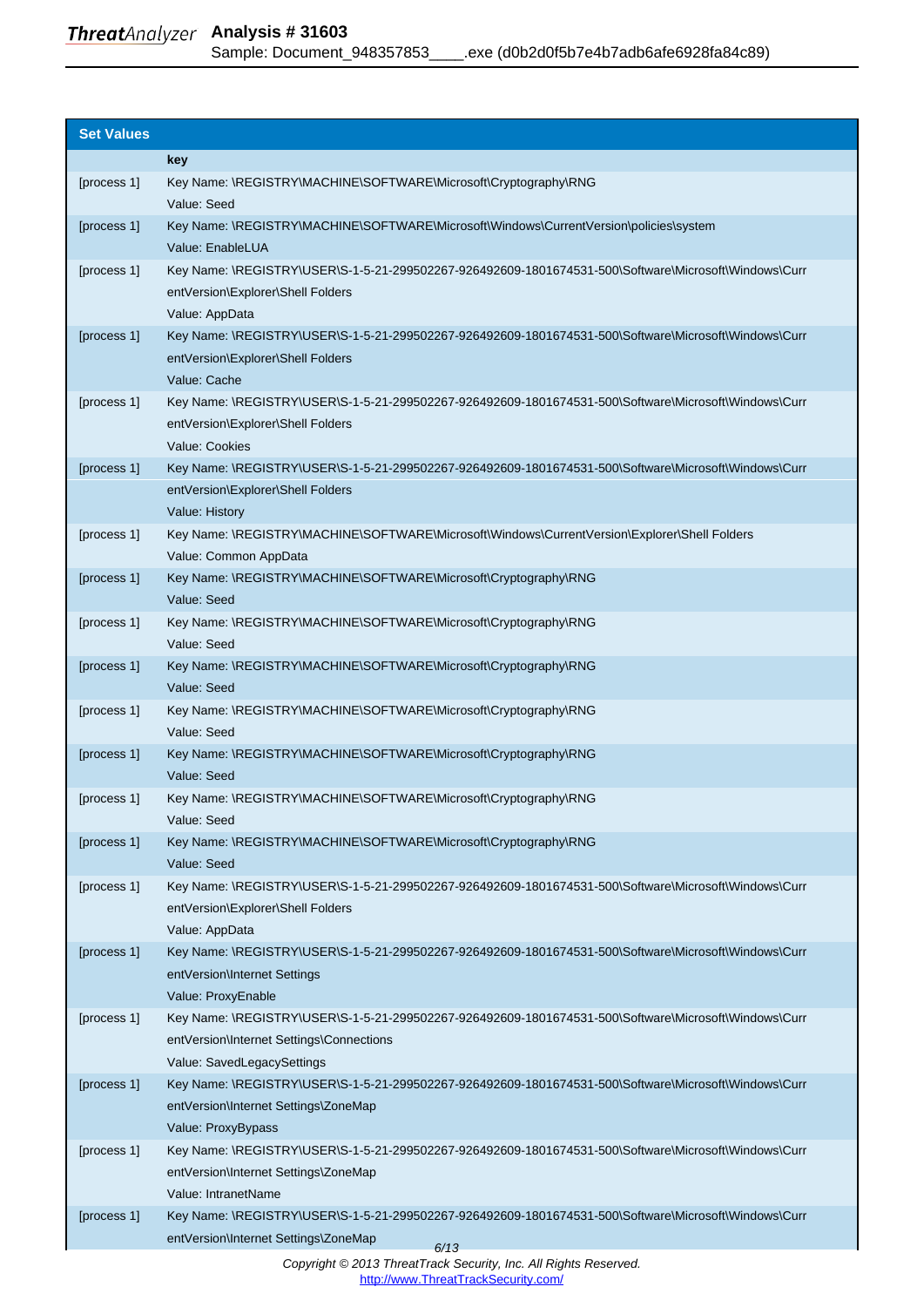## **Analysis # 31603** Sample: Document\_948357853\_\_\_\_.exe (d0b2d0f5b7e4b7adb6afe6928fa84c89)

|             | Value: UNCAsIntranet                                                                                 |
|-------------|------------------------------------------------------------------------------------------------------|
| [process 1] | Key Name: \REGISTRY\USER\S-1-5-21-299502267-926492609-1801674531-500\Software\Microsoft\Windows\Curr |
|             | entVersion\Internet Settings\ZoneMap                                                                 |
|             | Value: AutoDetect                                                                                    |
| [process 1] | Key Name: \REGISTRY\USER\S-1-5-21-299502267-926492609-1801674531-500\Software\Microsoft\Windows\Curr |
|             | entVersion\Internet Settings\ZoneMap                                                                 |
|             | Value: ProxyBypass                                                                                   |
| [process 1] | Key Name: \REGISTRY\USER\S-1-5-21-299502267-926492609-1801674531-500\Software\Microsoft\Windows\Curr |
|             | entVersion\Internet Settings\ZoneMap                                                                 |
|             | Value: IntranetName                                                                                  |
| [process 1] | Key Name: \REGISTRY\USER\S-1-5-21-299502267-926492609-1801674531-500\Software\Microsoft\Windows\Curr |
|             | entVersion\Internet Settings\ZoneMap                                                                 |
|             | Value: UNCAsIntranet                                                                                 |
| [process 1] | Key Name: \REGISTRY\USER\S-1-5-21-299502267-926492609-1801674531-500\Software\Microsoft\Windows\Curr |
|             | entVersion\Internet Settings\ZoneMap                                                                 |
|             | Value: AutoDetect                                                                                    |
| [process 1] | Key Name: \REGISTRY\USER\S-1-5-21-299502267-926492609-1801674531-500\Software\Microsoft\Windows\Curr |
|             | entVersion\Internet Settings                                                                         |
|             | Value: ProxyEnable                                                                                   |
| [process 1] | Key Name: \REGISTRY\USER\S-1-5-21-299502267-926492609-1801674531-500\Software\Microsoft\Windows\Curr |
|             | entVersion\Internet Settings\Connections                                                             |
|             | Value: SavedLegacySettings                                                                           |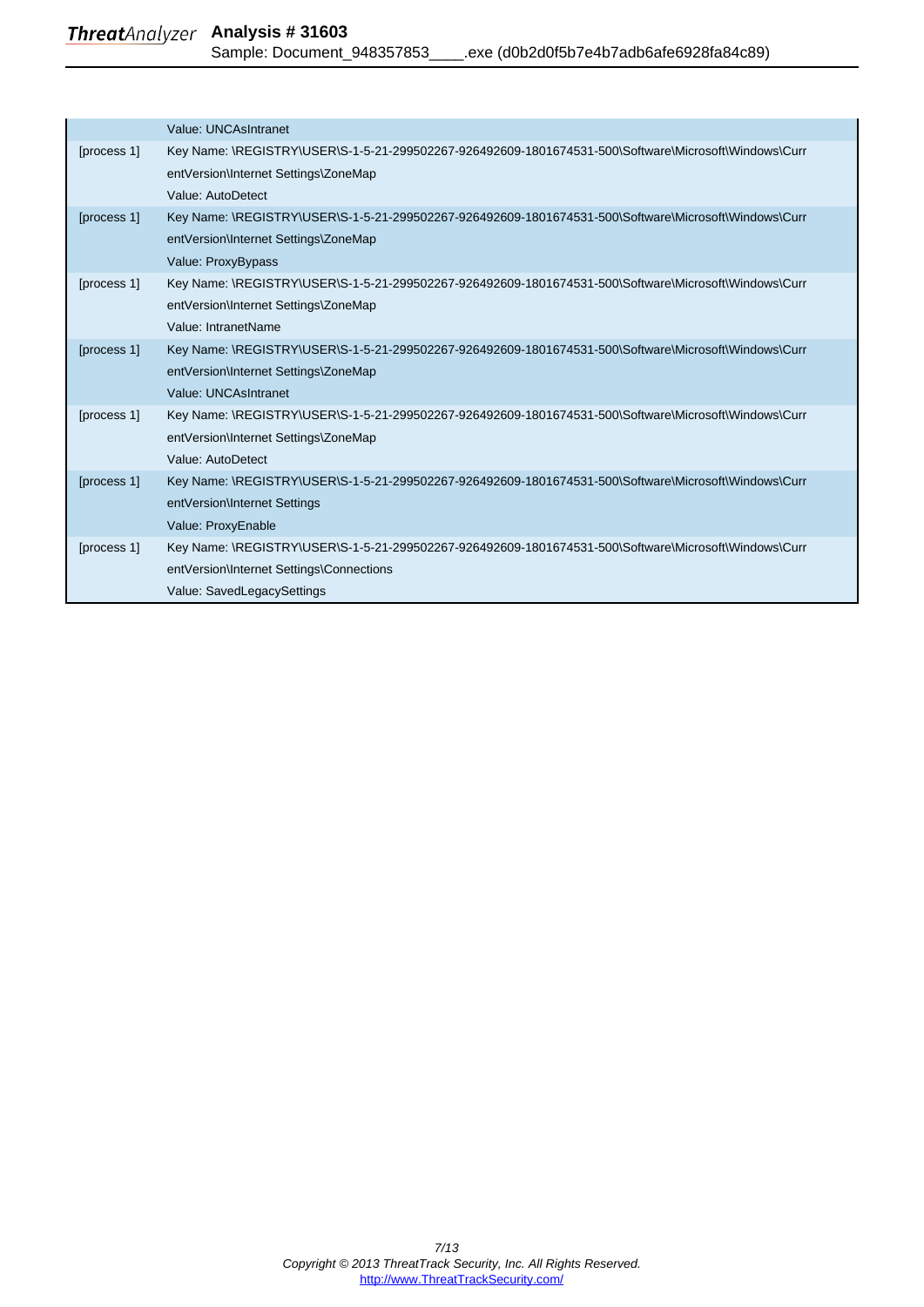<span id="page-7-0"></span>

| <b>Deleted Values</b> |                                                                                                                                                              |  |
|-----------------------|--------------------------------------------------------------------------------------------------------------------------------------------------------------|--|
|                       | key                                                                                                                                                          |  |
| [process 1]           | Key Name: \REGISTRY\USER\S-1-5-21-299502267-926492609-1801674531-500\Software\Microsoft\Windows\Curr<br>entVersion\Internet Settings<br>Value: ProxyServer   |  |
| [process 1]           | Key Name: \REGISTRY\USER\S-1-5-21-299502267-926492609-1801674531-500\Software\Microsoft\Windows\Curr<br>entVersion\Internet Settings<br>Value: ProxyOverride |  |
| [process 1]           | Key Name: \REGISTRY\USER\S-1-5-21-299502267-926492609-1801674531-500\Software\Microsoft\Windows\Curr<br>entVersion\Internet Settings<br>Value: AutoConfigURL |  |
| [process 1]           | Key Name: \REGISTRY\USER\S-1-5-21-299502267-926492609-1801674531-500\Software\Microsoft\Windows\Curr<br>entVersion\Internet Settings<br>Value: ProxyServer   |  |
| [process 1]           | Key Name: \REGISTRY\USER\S-1-5-21-299502267-926492609-1801674531-500\Software\Microsoft\Windows\Curr<br>entVersion\Internet Settings<br>Value: ProxyOverride |  |
| [process 1]           | Key Name: \REGISTRY\USER\S-1-5-21-299502267-926492609-1801674531-500\Software\Microsoft\Windows\Curr<br>entVersion\Internet Settings<br>Value: AutoConfigURL |  |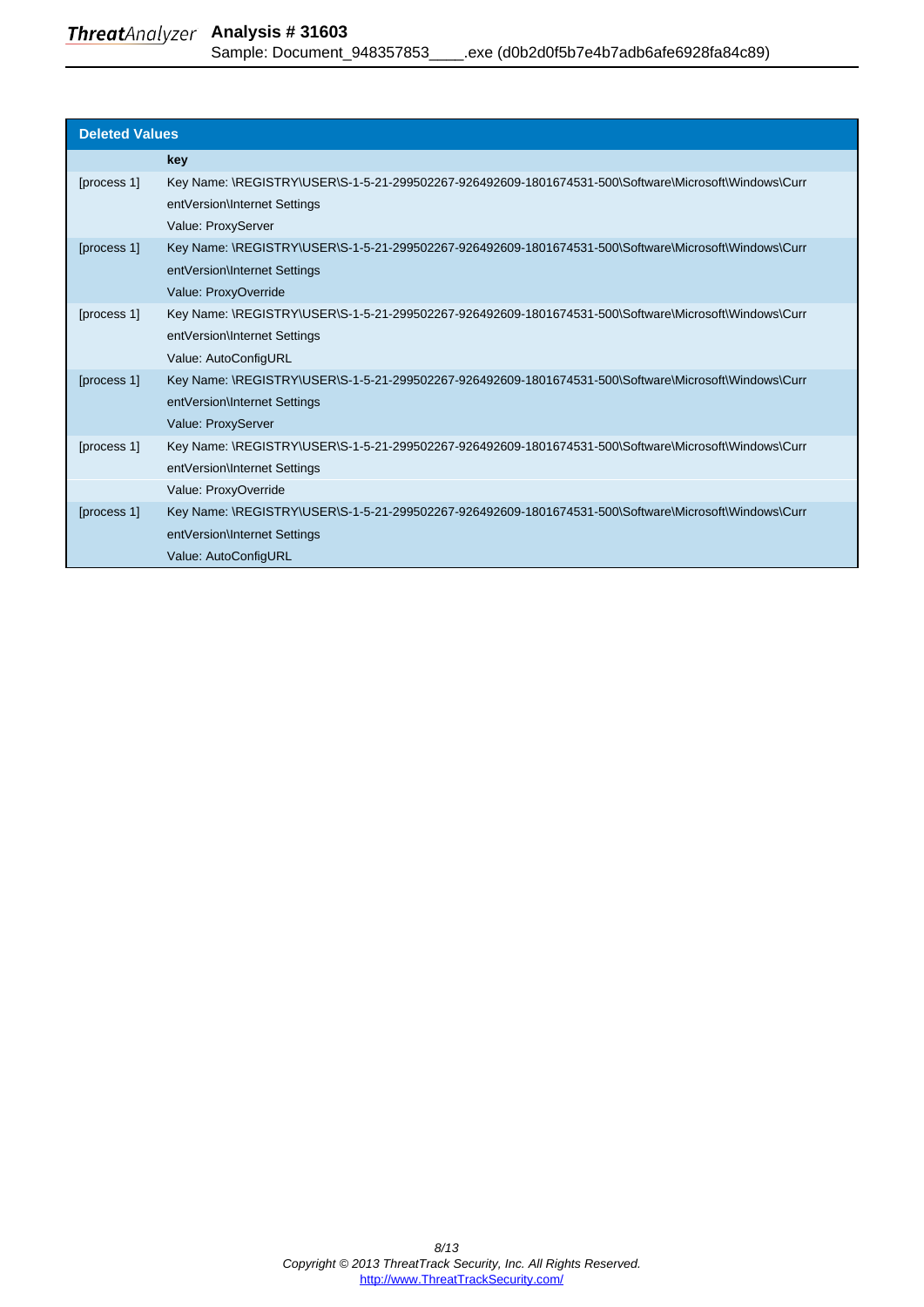<span id="page-8-0"></span>

| <b>Network Events</b> |                  |                 |                     |
|-----------------------|------------------|-----------------|---------------------|
|                       | <b>Remote IP</b> | <b>Local IP</b> | <b>HTTP Command</b> |
| [process 1]           | 176.32.99.121    | 10.20.25.247    | <b>GET</b>          |
|                       |                  |                 | /mik49/ss32.exe     |
| [process 1]           | 127.0.0.1        | 127.0.0.1       | none                |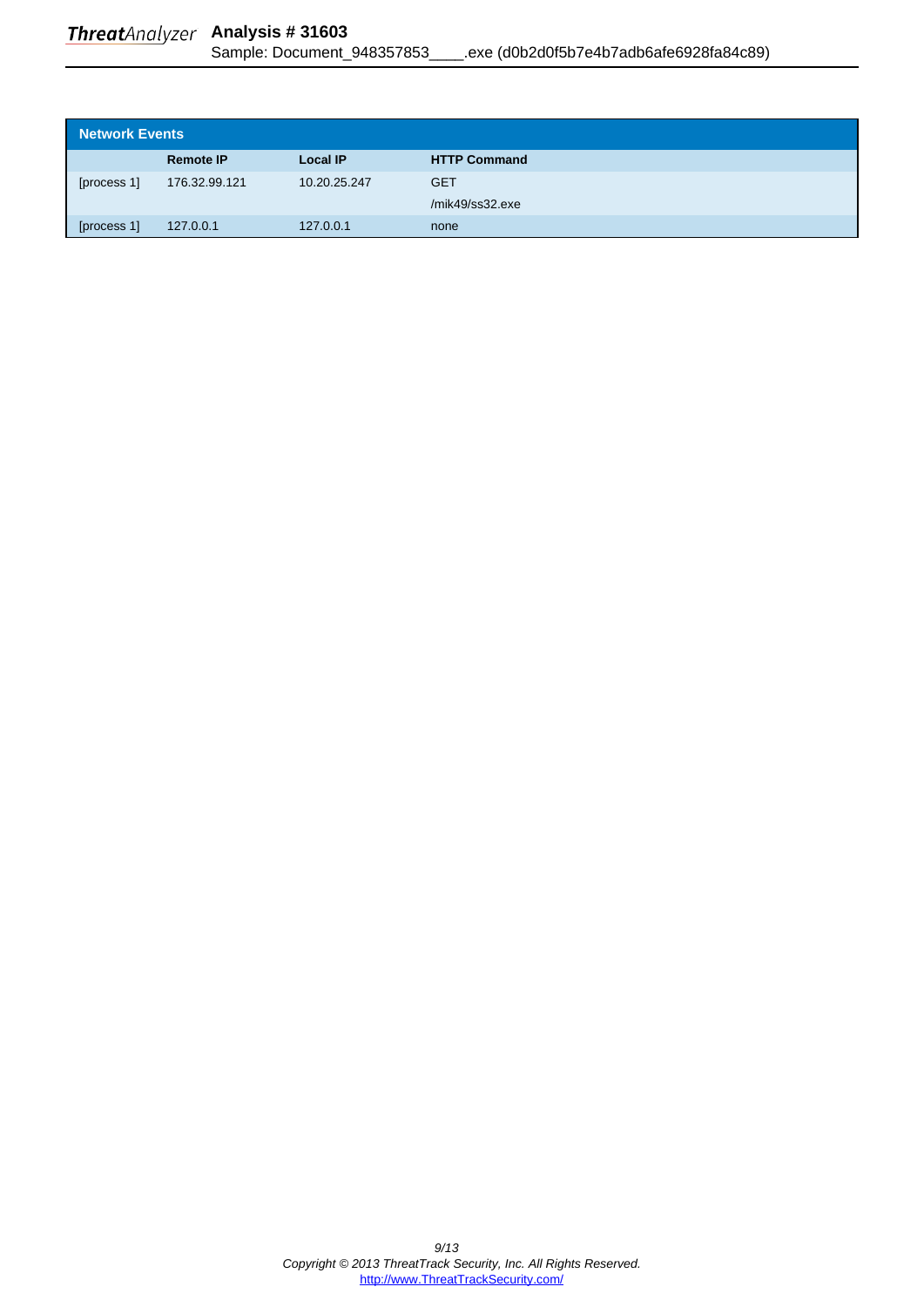<span id="page-9-0"></span>

|               | <b>Remote IP</b> | Local IP     |
|---------------|------------------|--------------|
| Connection #1 | 10.20.25.255     | 10.20.25.247 |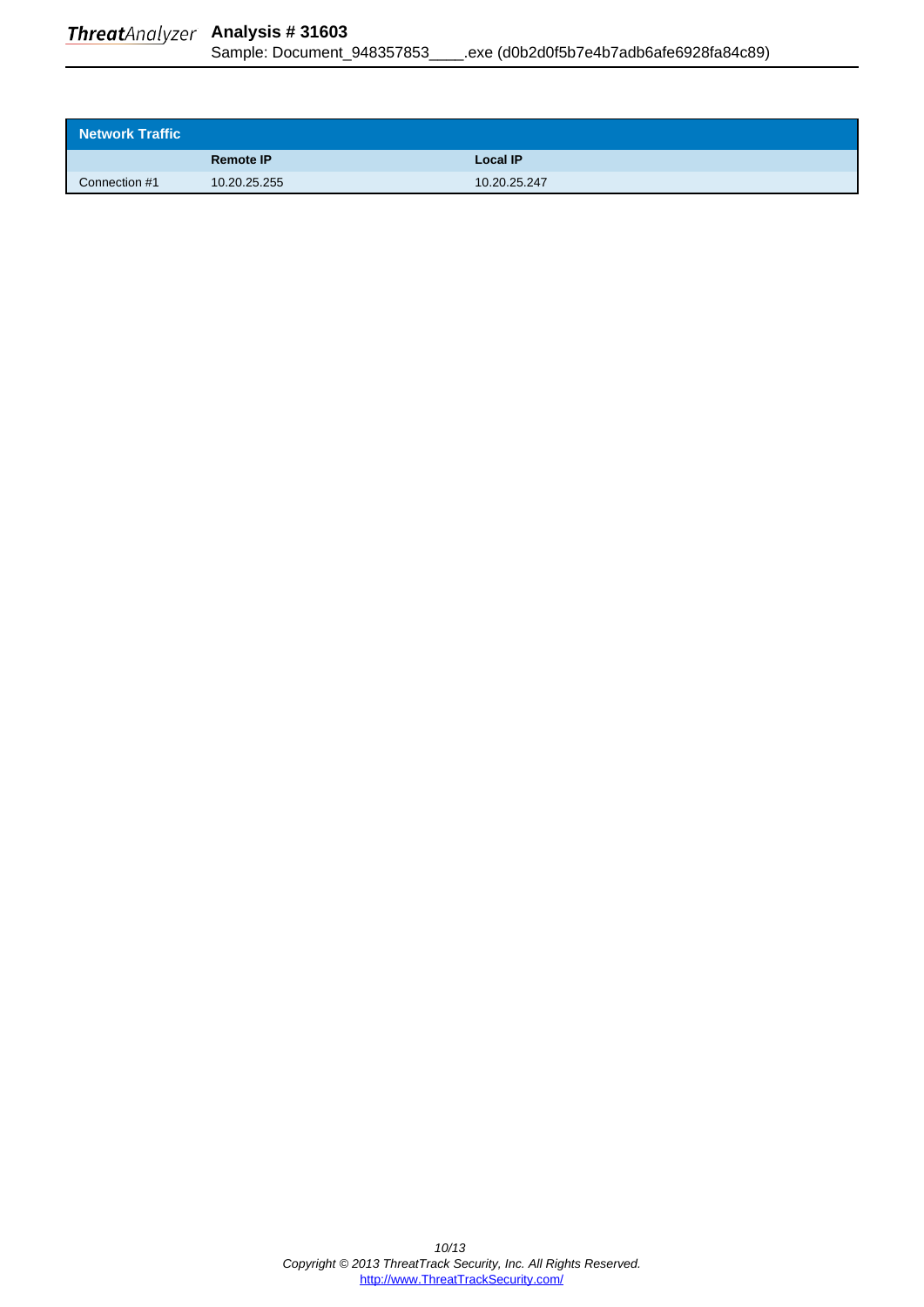<span id="page-10-0"></span>

| <b>DNS Requests</b>   |                |
|-----------------------|----------------|
| <b>Request</b>        | <b>Result</b>  |
| s3.amazonaws.com      | 176.32.99.121  |
| mpa.one.microsoft.com | 94.245.126.106 |
|                       | 207.46.84.65   |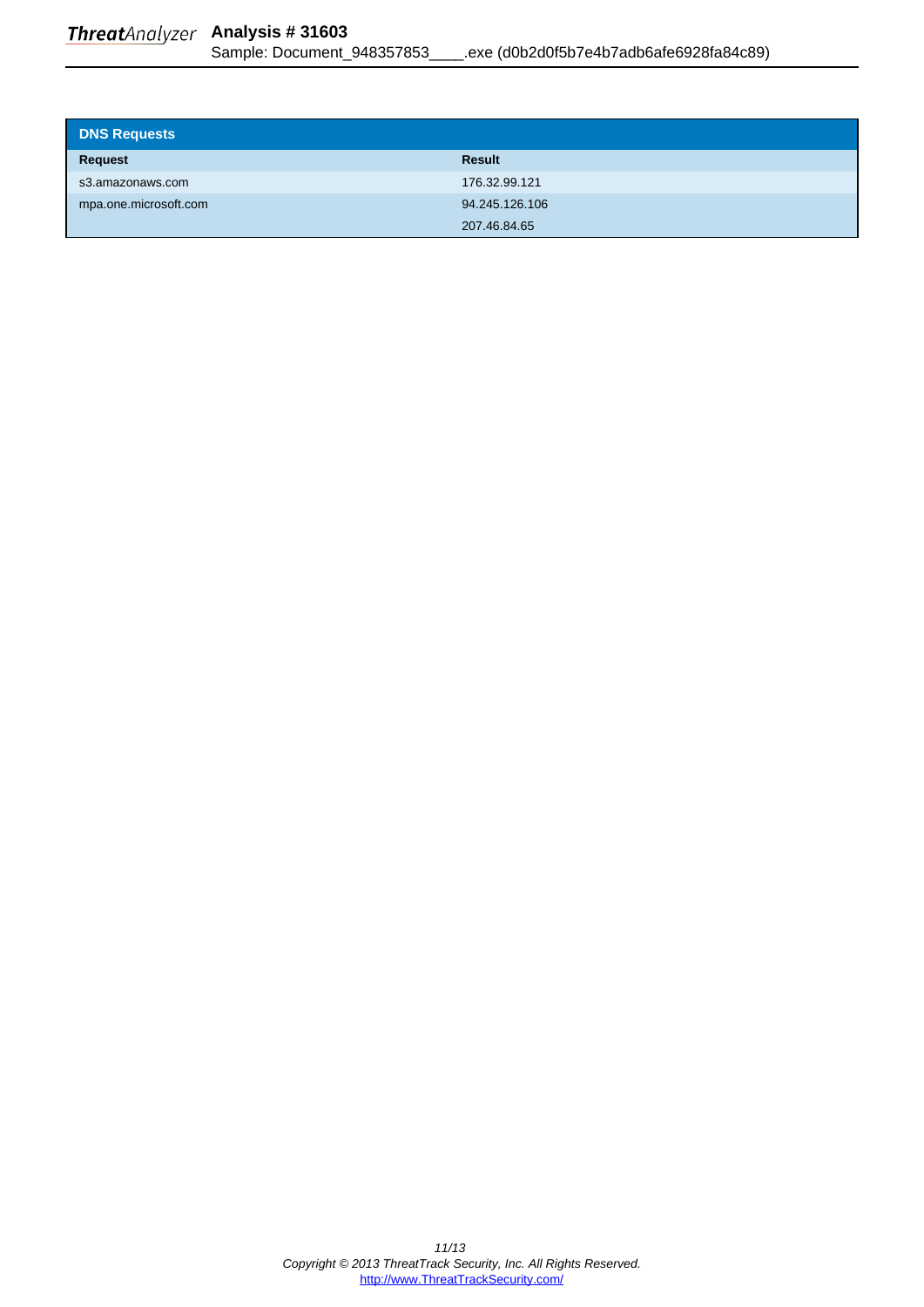<span id="page-11-0"></span>

| <b>Virus Total Results</b> |                                 |
|----------------------------|---------------------------------|
| <b>Last Scanned:</b>       | 2013-07-08 18:09:19             |
| MicroWorld-eScan:          | Not Detected                    |
| nProtect:                  | <b>Not Detected</b>             |
| CAT-QuickHeal:             | (Suspicious) - DNAScan          |
| McAfee:                    | <b>Not Detected</b>             |
| Malwarebytes:              | Trojan.Downloader.VM            |
| <b>K7AntiVirus:</b>        | Trojan                          |
| K7GW:                      | Trojan                          |
| TheHacker:                 | <b>Not Detected</b>             |
| <b>NANO-Antivirus:</b>     | Not Detected                    |
| F-Prot:                    | <b>Not Detected</b>             |
| Symantec:                  | Suspicious.MH690.A              |
| Norman:                    | <b>Not Detected</b>             |
| TotalDefense:              | Not Detected                    |
| TrendMicro-HouseCall:      | Not Detected                    |
| Avast:                     | Not Detected                    |
| eSafe:                     | <b>Not Detected</b>             |
| ClamAV:                    | Not Detected                    |
| Kaspersky:                 | <b>Not Detected</b>             |
| BitDefender:               | Gen: Variant.Symmi.7971         |
| Agnitum:                   | Suspicious!SA                   |
| ViRobot:                   | Not Detected                    |
| Sophos:                    | Mal/Agent-AKZ                   |
| Comodo:                    | Not Detected                    |
| F-Secure:                  | Gen: Variant.Symmi.7971         |
| DrWeb:                     | Not Detected                    |
| VIPRE:                     | <b>Not Detected</b>             |
| AntiVir:                   | TR/Crypt.TPM.Gen                |
| TrendMicro:                | <b>Not Detected</b>             |
| McAfee-GW-Edition:         | Heuristic.LooksLike.Win32.EPO.F |
| Emsisoft:                  | Gen: Variant. Symmi. 7971 (B)   |
| Jiangmin:                  | <b>Not Detected</b>             |
| Antiy-AVL:                 | <b>Not Detected</b>             |
| Kingsoft:                  | Not Detected                    |
| Microsoft:                 | <b>Not Detected</b>             |
| SUPERAntiSpyware:          | Not Detected                    |
| AhnLab-V3:                 | Dropper/Win32.Dapato            |
| GData:                     | Gen: Variant. Symmi. 7971       |
| Commtouch:                 | <b>Not Detected</b>             |
| ByteHero:                  | Trojan.Win32.Heur.087           |
| PCTools:                   | HeurEngine.MaliciousPacker      |
| ESET-NOD32:                | <b>Not Detected</b>             |
| Rising:                    | Not Detected                    |
| Ikarus:                    | Not Detected                    |
| Fortinet:                  | Not Detected                    |
| AVG:                       | Not Detected                    |
| Panda:                     | <b>Not Detected</b>             |